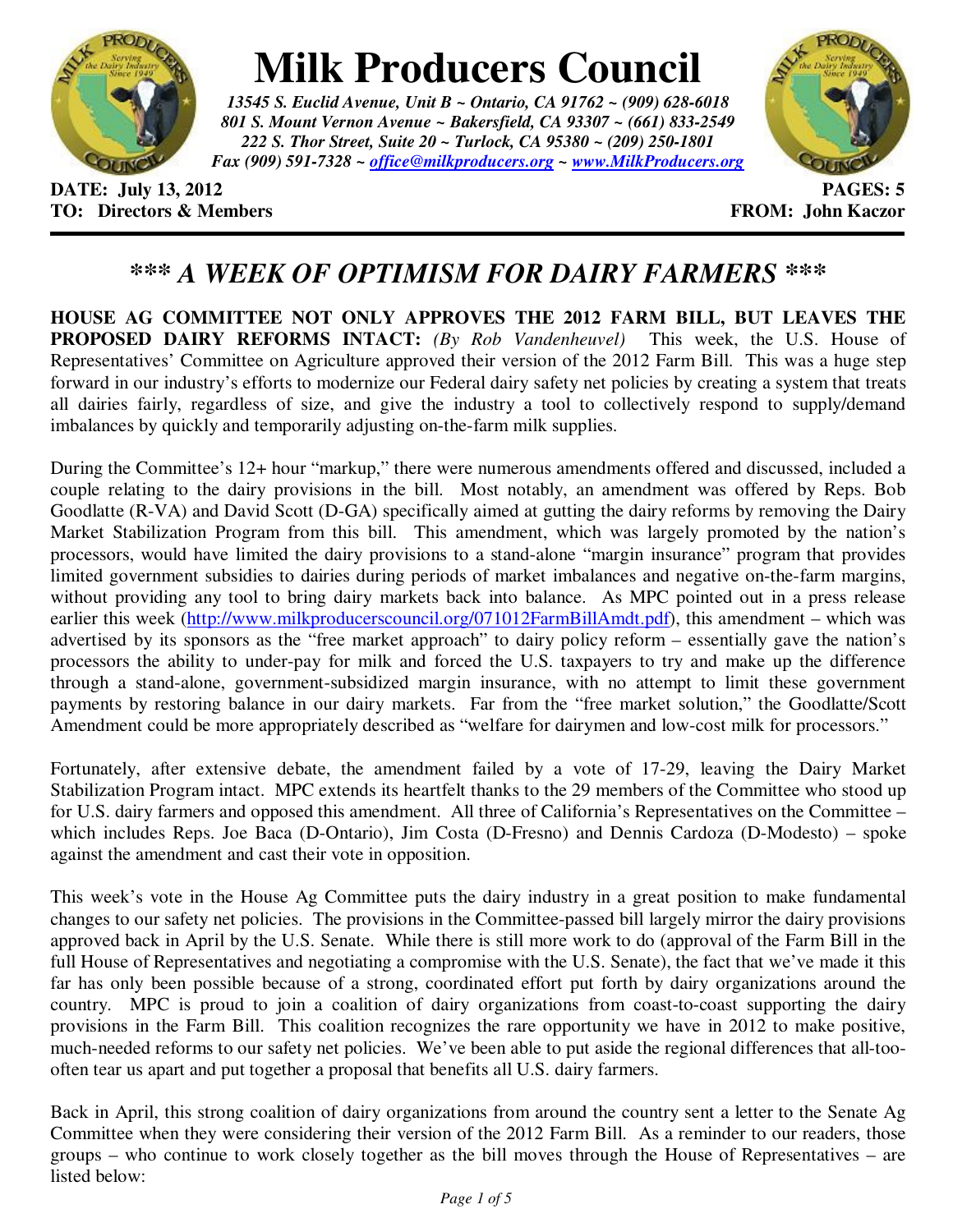- Agri-Mark
- Alabama Dairy Producers
- Associated Milk Producers Inc. (AMPI)
- Dairy Farmers of America (DFA)
- Dairy Farmers Working Together
- Dairy Producers of New Mexico
- Dairy Producers of Utah
- Dairylea Cooperative Inc.
- Ellsworth Cooperative Creamery
- Holstein Association USA, Inc.
- Idaho Dairyman's Association
- Iowa State Dairy Association
- Land O'Lakes
- Maryland Dairy Industry Association
- Michigan Milk Producers
- Midwest Dairy Coalition
- Milk Producers Council
- Missouri Dairy Association
- National Council of Farmer Cooperatives
- National Farmers Organization
- National Milk Producers Federation
- Northwest Dairy Association / Darigold
- Oregon Dairy Farmers Association
- South Carolina Dairy Association
- South Dakota Dairy Producers
- St. Albans Cooperative Creamery
- United Dairymen of Arizona
- Upstate Niagara Cooperative, Inc.
- Washington State Dairy Federation

The next step is for the 2012 Farm Bill is to be presented to the full House of Representatives for a vote. The timing for that vote is unclear, and MPC will be working with our coalition partners to urge the leadership in the House of Representatives to bring this bill up for a vote in the very near future.

## *MPC FRIDAY MARKET UPDATE*

| <b>CHICAGO CHEDDAR CHEESE</b>         |             |          | <b>CHICAGO AA BUTTER</b> | <b>NON-FAT DRY MILK</b> |          |                                  |          |            |
|---------------------------------------|-------------|----------|--------------------------|-------------------------|----------|----------------------------------|----------|------------|
| <b>Blocks</b>                         | $+$ \$.0400 | \$1.6800 | <b>Weekly Change</b>     | $+$ \$.0175             | \$1.5500 | <b>Week Ending 7/6 &amp; 7/7</b> |          |            |
| <b>Barrels</b>                        | $+$ \$.0050 | \$1.6800 | <b>Weekly Average</b>    | $+$ \$.0142             | \$1.5430 | Calif. Plants                    | \$1.1801 | 5,176,557  |
|                                       |             |          |                          |                         |          | Nat'l Plants                     | \$1.1597 | 11,368,920 |
| <b>Weekly Average, Cheddar Cheese</b> |             |          | <b>DRY WHEY</b>          |                         |          | Prior Week Ending 6/29 & 6/30    |          |            |
| <b>Blocks</b>                         | $+$ \$.0140 | \$1.6540 | <b>Dairy Market News</b> | w/e 07/13/12            | \$.4975  | Calif. Plants                    | \$1.0282 | 40,078,216 |
| Barrels                               | $-.8.0170$  | \$1.6580 | <b>National Plants</b>   | w/e 07/07/12            | \$.4933  | Nat'l Plants                     | \$1.0977 | 35.647.215 |

**CHEESE MARKET COMMENTS:** Weather takes center stage this week as the all eyes appear to be on forecasts for a possible break in the pattern of many hot and dry weeks in the Midwest and surrounding crop growing areas. At this point, everyone with a stake in crop yields should be on edge. USDA's acreage forecasts are somewhat lower after reports of some fields being plowed under because of no growth. The latest public and private forecasts for U.S. corn yield were lowered sharply and now virtually all are close to agreement on what may be expected, which is a lot less of most every feed crop planted. Cash and futures prices for corn, wheat, and soybeans have soared, which traders take as the signal for producers to reduce herd size and change rations. Current conditions point to less milk, less cream, less condensed skim, and lower volumes of cheese, butter, and powders than previously forecast for this year. USDA lowered its forecast for this year and next because of expected less milk per cow and fewer cows sooner. That may happen, but producers are receiving mixed signals – somewhat higher than expected milk prices coupled with possibly much higher than expected feed costs – but then there are also stories of lower than expected demand for some crops. There is a saying among Texas Hold'Em players that could apply to what U.S. milk producers are facing: play it slow and play the odds. The odds-makers this week seem to believe the revised forecasts and prices moved higher on the CME. Blocks added the most, \$.04 per lb, and did it the hard way, with 21 trades. Blocks added \$.005 net per lb, after first dropping by \$.035 per lb through Wednesday. Production is moderate, in line with sales. Class III futures prices were sharply higher across the board this week, with all months this year ending above \$18.00 per cwt. September's \$18.88 is the high, up \$1.01 per cwt this week.

**BUTTER MARKET COMMENTS:** There was only a single sale this week, but butter prices on the CME rose by \$.0175 per lb. *Dairy Market News* reports butter production is lower than expected because of how little cream is available and how much of it is being swept away by other users. Cream multiples are rising. Butter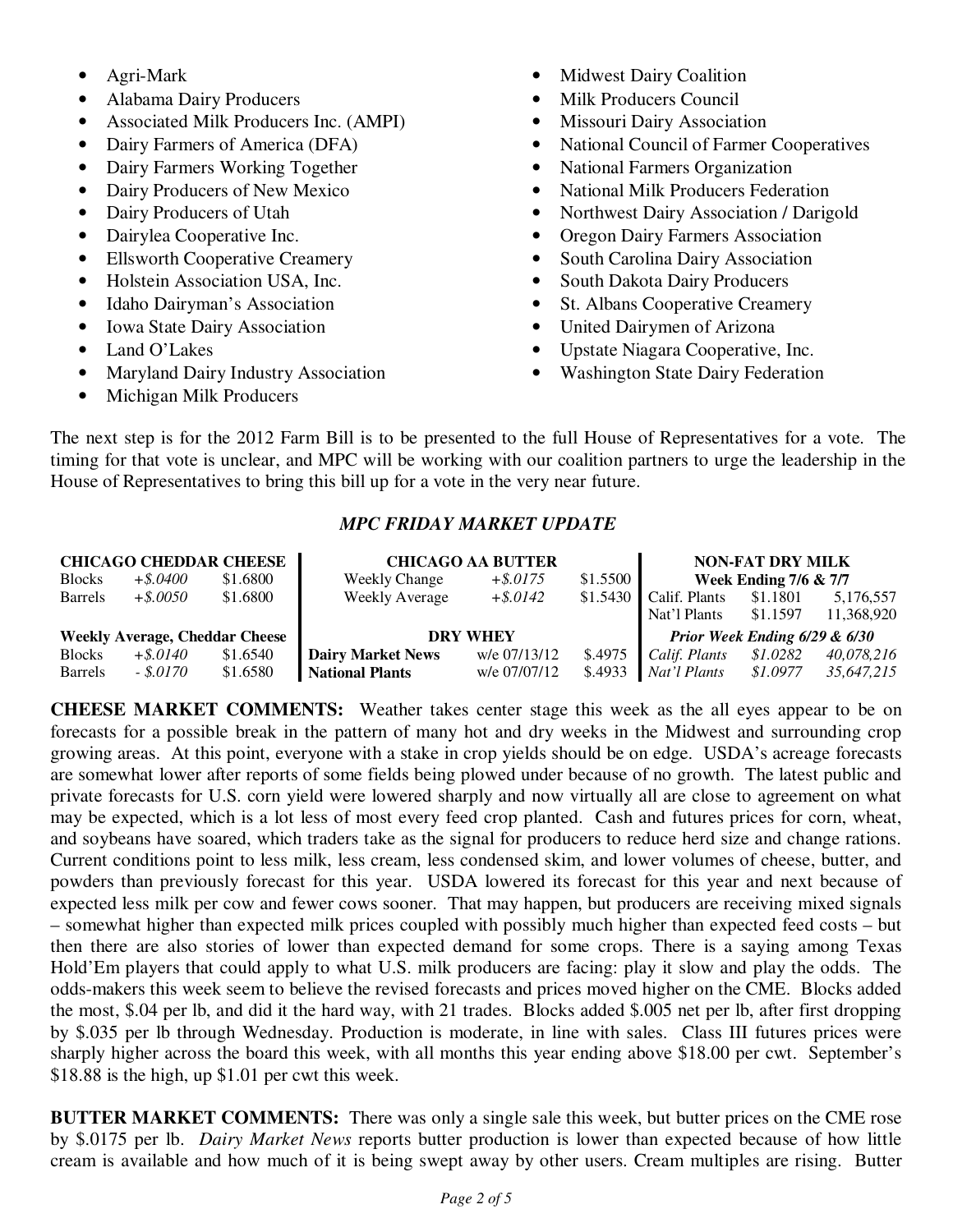buyers apparently have changed their minds about waiting for lower prices because of what they are seeing – continuing strong sales and lower than expected supplies. In fact, it appears that, after so many months of such huge volumes of butter production, July's output could come in lower than a year ago. Exports in May were slightly higher than in 2011, for the first time this year. Butter futures responded to the continuing strong spot market this week, moving up by an average of \$.0525 per lb; October and December ended the week at \$1.63 per lb.

**POWDER MARKET COMMENTS:** The California plant average price for shipments of nonfat dry milk last week bounded up by \$.152 per lb, \$.02 per lb above the national price, but the volume shipped during the major holiday week fell to one-eighth of the previous week. The national price rose by \$.062 per with one-third the previous week's volume. Neither of the prices should be considered representative. *DMN* is finding that demand appears to be picking up in the central region but is only fair in an unsettled western market. Production is on its seasonal trip downward but does not appear likely to get very close to last year's lows. Export interest is steady. Buttermilk prices also moved up this week, helped by a tightening supply and the rising average "mostly" prices for nonfat dry milk.

WHEY PRODUCTS MARKET COMMENTS: Concern about what appears to be a long-term downward trend in production, dry whey users are more actively searching out sources for the near term as well as for later this year. Prices are generally on the rise, with fewer discounts to counter the trend. *DMN* says the market currently appears to be well balanced but slower production and higher exports could reduce the relatively little amount of product that is available. Steady demand and fewer discounts is helping prices for WPC-34 recover from recent weakness. The same concern about future supplies that affect other dairy protein products is also leading more buyers to secure contracts. Dry whey futures prices rose by an average of \$.04 per lb this week; December's price jumped by \$.0525 per lb; October-December shared the high price for the week, \$.585 per lb.

**\*\*\*** 

## **FRED DOUMA'S PRICE PROJECTIONS…**

| July 13 Est:      |  | Quota cwt. \$15.97 Overbase cwt. \$14.28 Cls. 4a cwt. \$13.36 Cls. 4b cwt. \$15.04 |  |
|-------------------|--|------------------------------------------------------------------------------------|--|
| <b>Last Week:</b> |  | Quota cwt. \$15.87 Overbase cwt. \$14.17 Cls. 4a cwt. \$13.29 Cls. 4b cwt. \$14.85 |  |

**\*\*\*** 

**2012 EXPORTS TO DATE ARE HOLDING THEIR OWN:** *(by J. Kaczor)* With more milk having been produced in the U.S. each month from January through May (and for most months before), and less of it consumed in its wholesome fluid form, the important monthly question continues to be what is to be done with the surplus. There is some growth in domestic dairy sales. The ever-growing U.S. population appears to have taken to cheese, yogurt, and ice cream and variations thereof as their preferred dairy products, and thank goodness for that growth. That demand picks up some of the surplus, helps to transform the industry in terms of more products for more consumers, possibly helps to pick up valuable shelf space, promotes innovative approaches to marketing, and stimulates plant modernization. It follows that the additional production as well as all of the lost fluid milk sales not used for other domestic sales is converted to storable products with long shelf lives. Store it or sell it, and milk producers are thankful for the continuing growth in exports of most of those storable products. Under current industry circumstances, without continuing growth in exports there would be little chance for producers to receive anything even close to prices that cover costs of production at current levels of output. Does that satisfy anyone?

The continuing loss of fluid milk sales is baffling, frustrating, and costly to every segment in this industry. One small but growing reason for part of the loss is the dumbing down of chocolate milk by school districts. Once upon a time, kids could survive drinking chocolate whole milk. That was changed to lowfat milk, then to nonfat milk, and now many districts are deciding even thin milk with some cocoa flavoring and the least little bit of sweetener is still too much – and many kids simply stop drinking milk. That is happening throughout the U.S. and it is no small matter. Flavored milk sales in California in the January-May period was 3.5 million gallons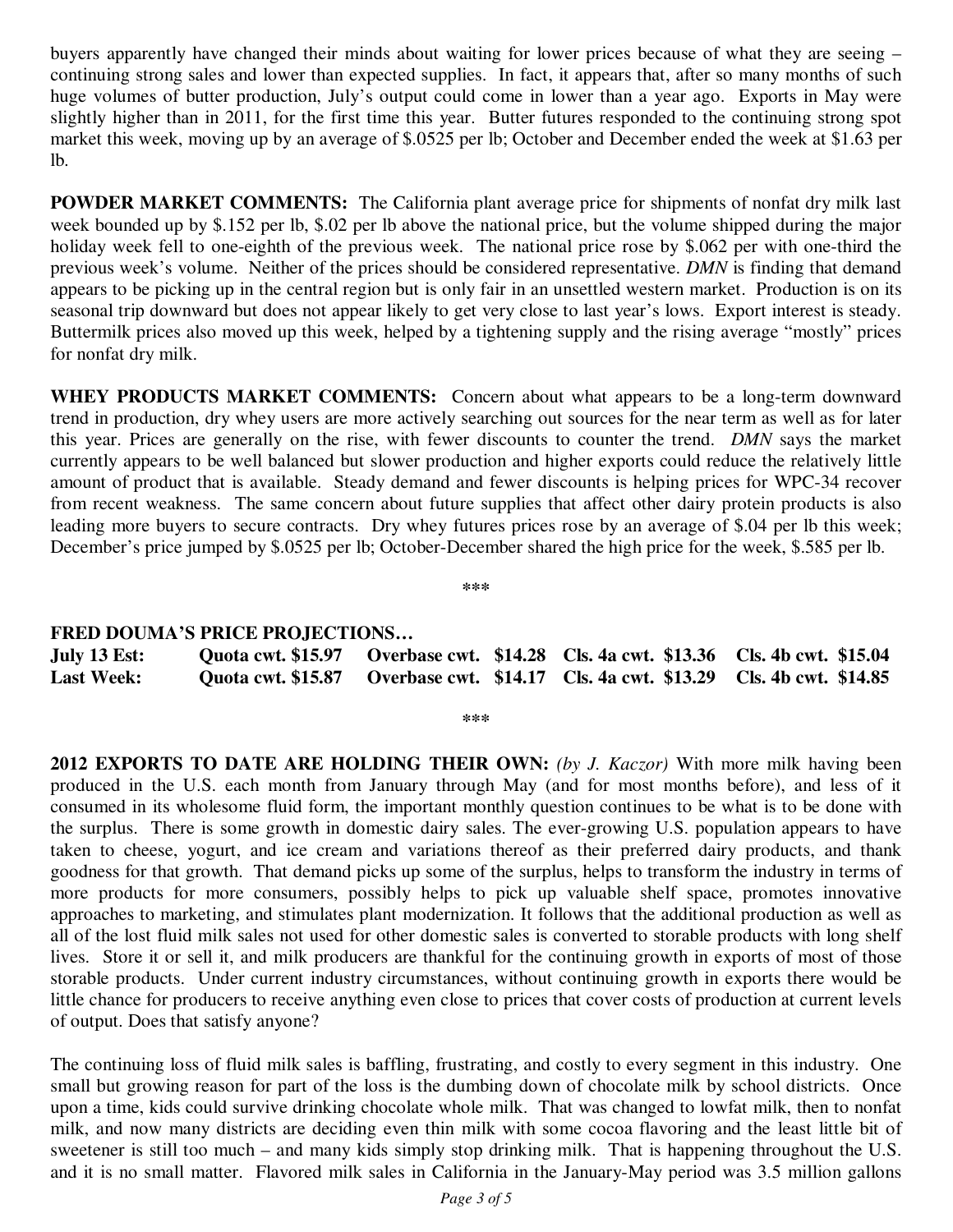lower than for the same period a year earlier, which is close to one-half of the state's total fluid milk sales loss for the period. The industry's major generic promotional programs have evidence that drinking chocolate milk does a body good, but if the head on that body is a school administrator's, forget about trying that argument.

In the first five months this year U.S. milk production was 3.5 billion lbs higher than for the same period a year ago and fluid milk sales were 0.7 billion lbs lower, a decrease of about 3.1%. The good news is dairy exports in all forms seem to be keeping pace with the additional milk production. National Milk Producers Federation analyzes and calculates and the U.S. Dairy Export Council reports the monthly dairy exports on a total milk solids basis. Except for 2009, the trend has been pointing upward for the past five years. For the first five months this year USDEC reports total milk solids exports accounted for 13.4% of total milk solids produced, an increase from 13.0% a year ago and 11.3% in 2010. This volume, while directly contributing to sellers' profits also leads to some of the same collateral benefits mentioned above relative to emerging domestic sales trends – product development, sales innovation, and improvements in quality, service, and efficiency.

While all dairy exports are important to the extent all contribute to inventory control or depletion (meaning if it is not sold or given away it goes into storage) some are more important than others because their prices are used to establish milk prices. The price-setting dairy commodities in the U.S. presently are cheddar cheese and dry whey, the principal by-product of cheese making, nonfat dry milk, and butter. The following graph and table records and compares exports and their percentage of production for this January-May period to last year's numbers.

For export purposes, nonfat dry milk and skim milk powder are interchangeable; they are reported as a single entry by USDA's Foreign Agricultural Service in the monthly tabulation of dairy product exports. Their combined volume this year is 49 million lbs more than last year, and heading for a record. The sharp volume differences from year to year shown on the graph between the two is merely a function of a sharp cutback in production of skim milk powder this year. Exports of dry whey are slightly lower than last year but global demand remains strong for this basic dairy protein. Exports of cheese continue to show sizable increases from year to year. Butter exports, which benefited from either a real or perceived global shortage of butterfat eighteen months ago began to weaken last July and continue to lag last year's volumes, although this May's shipments edged above last May's. Are these volumes sufficient to control or



deplete inventories and therefore ultimately support U.S. milk prices? Following are the percentages of January-May production of the volumes shown in the graph.

|                                 | 2011   | 2012    |
|---------------------------------|--------|---------|
| <b>Nonfat Dry Milk:</b>         | 41.4%  | 38.4%   |
| <b>Skim Milk Powder:</b>        | 100.0% | 100%    |
| <b>Combined Nonfat Powders:</b> | 48.2%  | 44.6%   |
| Dry Whey:                       | 49.5%  | 48.4%   |
| <b>Cheddar Cheese:</b>          | 3.7%   | 4.3%    |
| <b>All Other Cheese:</b>        | 5.5%   | $6.3\%$ |
| <b>Butter:</b>                  | 8.0%   | 6.1%    |

Except for the cheese categories, percentage of production exported so far this year for the other major pricesetting dairy commodities is somewhat lower. End-of-month inventories as of May  $31<sup>st</sup>$  reflect the above